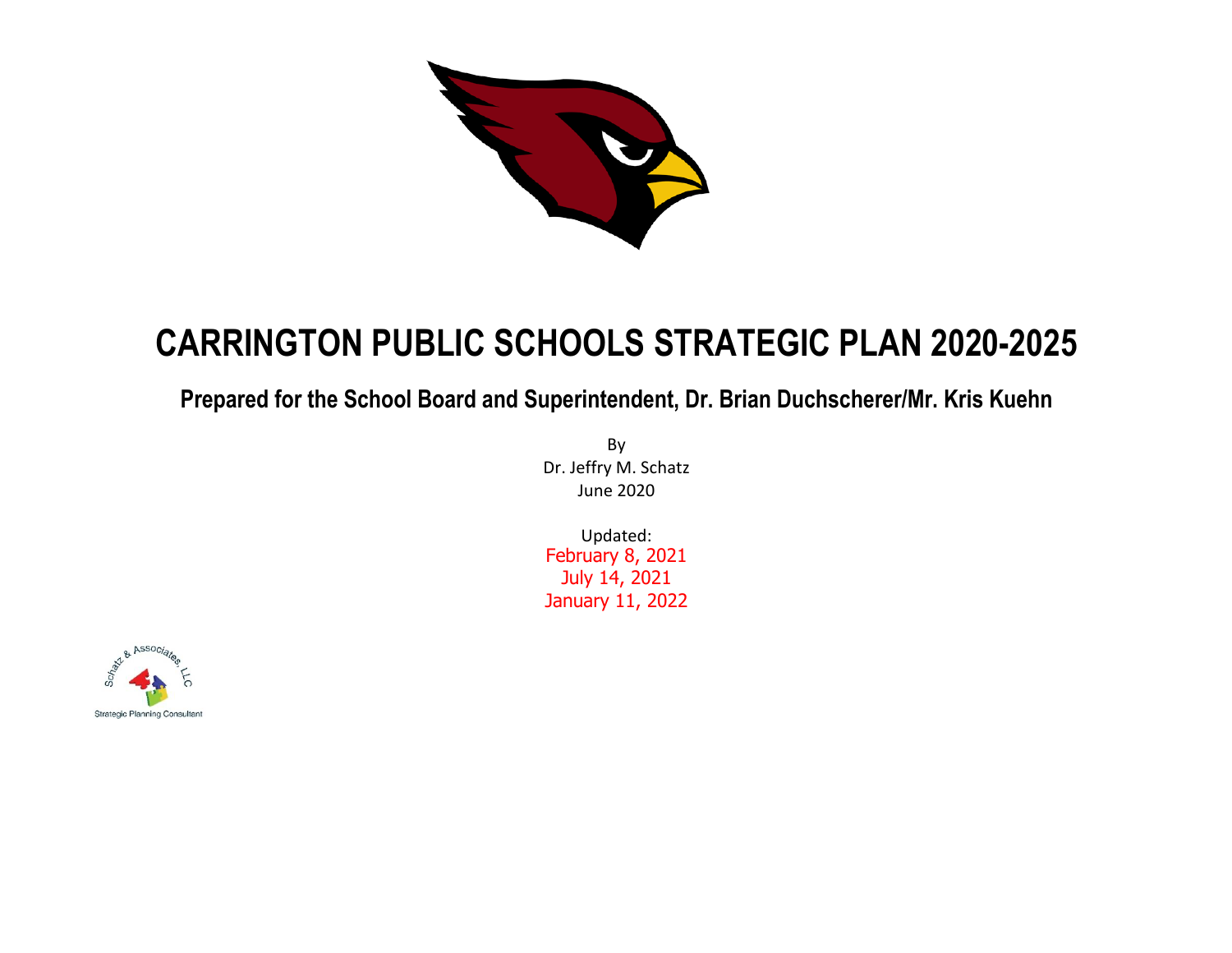**CARRINGTON PUBLIC SCHOOL STRATEGIC PLAN AND ROADMAP 2020-2025**

| <b>CONTENTS</b>                                          |    |
|----------------------------------------------------------|----|
| Letter From The Superintendent                           |    |
| Acknowledgments                                          |    |
| Why Plan For The Future?                                 |    |
| <b>Board Governance</b>                                  |    |
| <b>Strategic Planning</b>                                |    |
| <b>Operational Planning</b>                              |    |
| Our Strategic Plan 2020-2025                             |    |
| <b>Our Mission Statement</b>                             | 6  |
| <b>Our Vision Statement</b>                              | 6  |
| <b>Our Belief Statement</b>                              | 6  |
| <b>Our Strategic Priorities</b>                          |    |
| Strategic Initiative I - Academic Engagement             | 8  |
| Strategic Initiative II - Technology and Innovation      | 11 |
| Strategic Initiative III - School Culture and Climate    | 12 |
| Strategic Initiative IV - Long-Range Facilities Planning | 14 |
| Continuous Improvement and Accountability                | 15 |
| Strategic Plan Annual Review and Road Map                | 15 |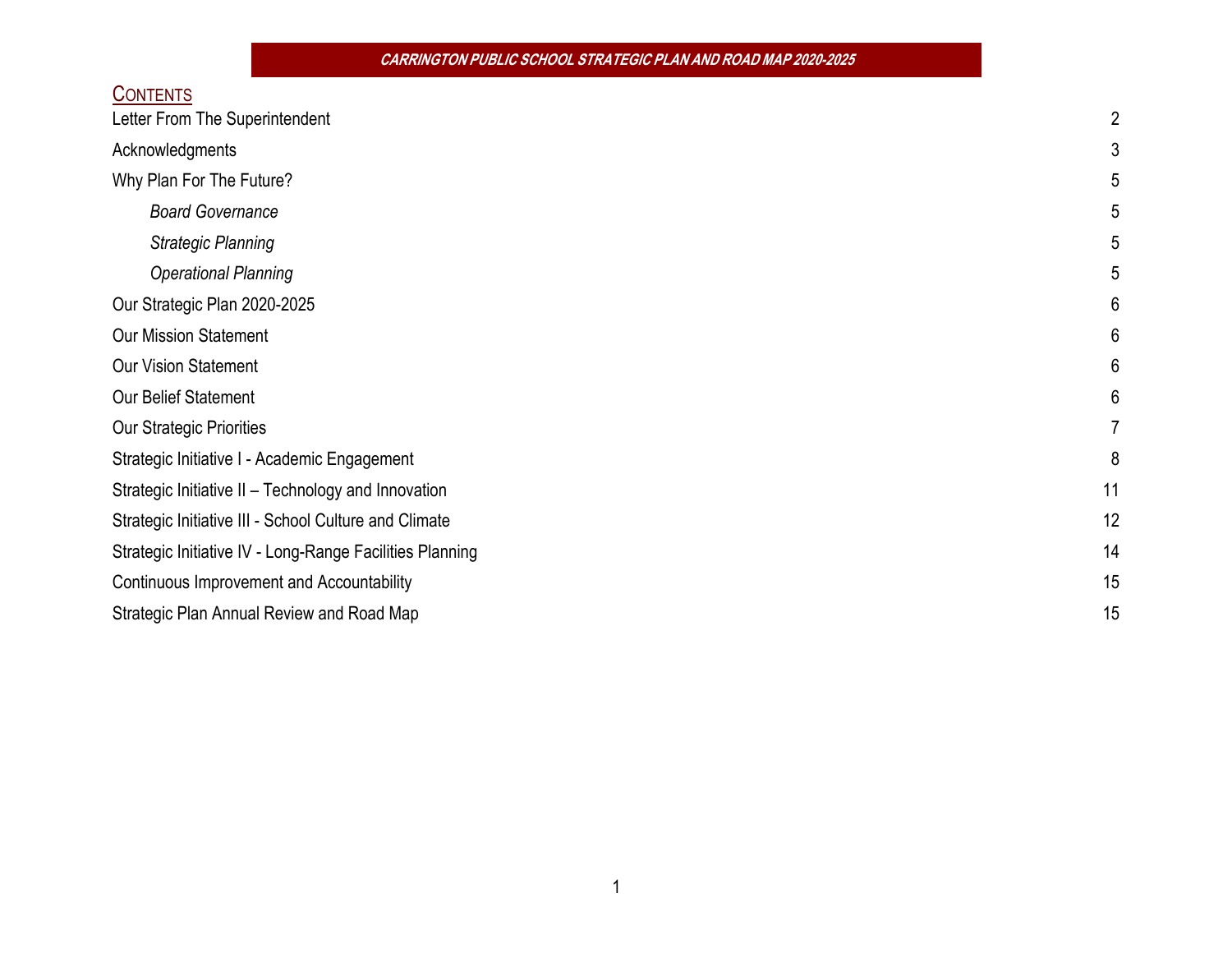#### **LETTER FROM THE SUPERINTENDENT**

The Carrington School District is a state-accredited K-12 school district that covers over 775 square miles. In 2018, the school district opened a new



elementary school that was designed to meet the needs of all students' learning activities. The facility has breakout rooms for small group instruction, a beautiful library, an art room, a spacious commons area, and a large gymnasium. The new elementary school was attached to our existing high school, giving the District one K-12 academic campus.

The school district has been state-recognized in 2020 as one of the top ten Districts in the state for serving students with special needs as well as being named a 2012 National Blue Ribbon elementary school. Students consistently score above the state average in standardized tests, such as the ACT and the ND State Assessment, with over 85% of the graduates attending postsecondary education.

The school district has been experiencing an increase in enrollment in the past several years due to open

enrolling families. The school district continues to be progressive by committing to a "second phase" of our digital one-to-one initiative by purchasing new iPads for all students in grades K-6 and new MacBook Airs for students in grades 7-12. The fall of 2020 will start the sixth year of the District's one to one program. Along with state-of-the-art digital devices, the school continues to add curricular and extracurricular program offerings for students, including AP Biology, dual credit physics, a resiliency curriculum program within grades 7-12, and a new archery program.

This new strategic plan makes the priorities clear. It will provide transparency for the public, and hold the District accountable for maintaining focus on what benefits its students. The strategic plan sets the course for the next several years while building on the success of the previous strategic plan. The plan invites all stakeholders to help in the mission of "Empowering our students for the future."

Dr. Brian Duchscherer

**Superintendent** 

June 5, 2020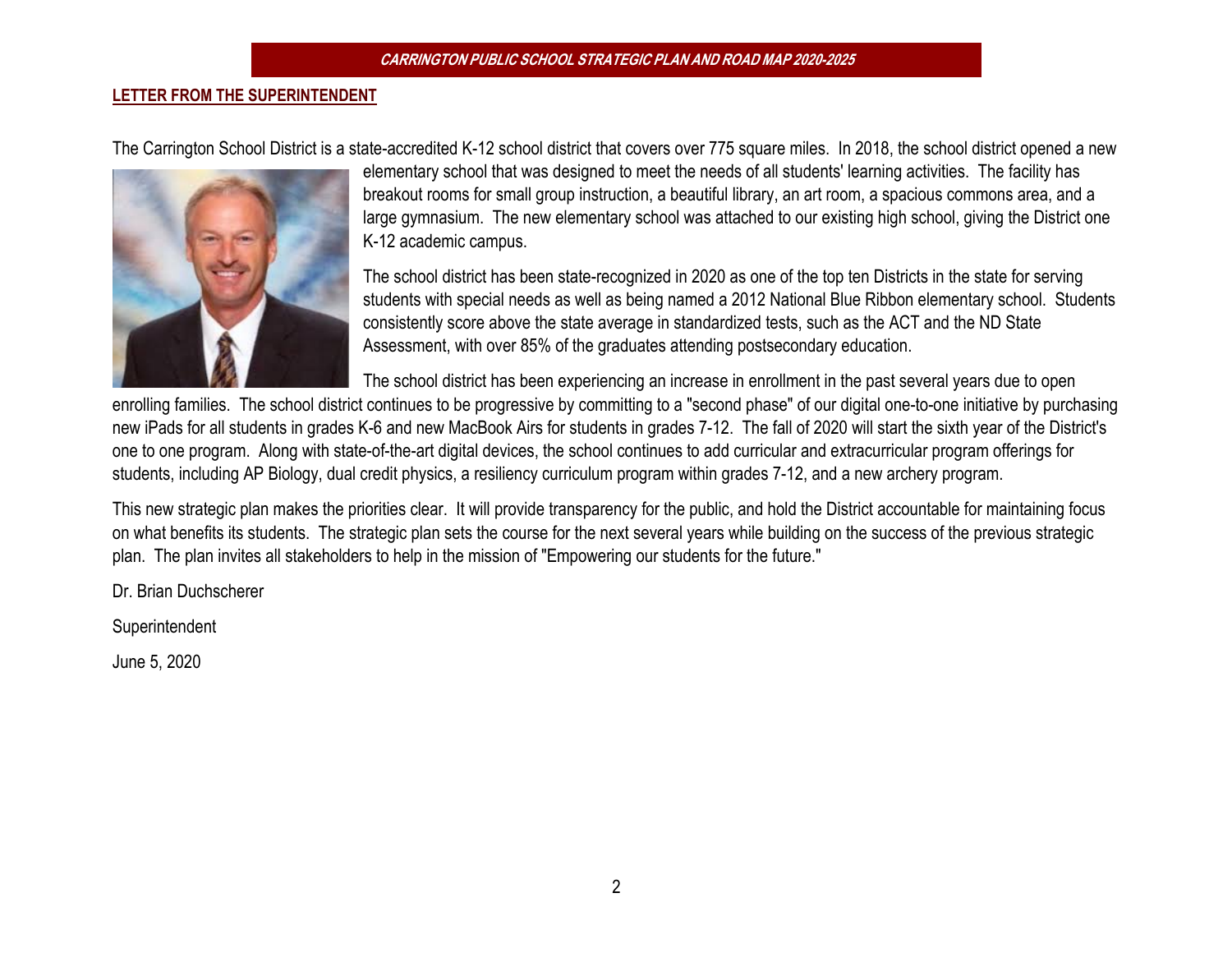#### **ACKNOWLEDGMENTS**

Many individuals and volunteers contributed significantly to the Carrington 2020-2025 Strategic Plan, including staff, parents, and students. I want to thank the individuals listed below for their time and commitment to the strategic planning process.

#### **CARRINGTON SCHOOL BOARD MEMBERS**

Scott Fetch, President Joel Lemer, Vice President Kevin Wolsky, 2nd Vice President Angela Kutz, Member Tonia Erickson, Member Kimary Edland, Business Manager

#### **CARRINGTON SCHOOL ADMINISTRATION**

Dr. Brian Duchscherer, Superintendent David Nowatzki, High School Principal Jenna Helseth, Elementary Principal Kimary Edland, Business Manager Joan Copenhaver, HS Counselor Ashly Wolsky, Special Education Director

#### **CARRINGTON STRATEGIC PLANNING COMMITTEE**

Justin Kollman Dr. Ben Garr Lori Ricter Lindsy Pavelko Nate Pavelko Ryan Larson Jen Whitman Michelle Rexin Jon Oatis Tara Rau Brianne Partlow Ashly Wolsky Thomas Sauby Missy Hansen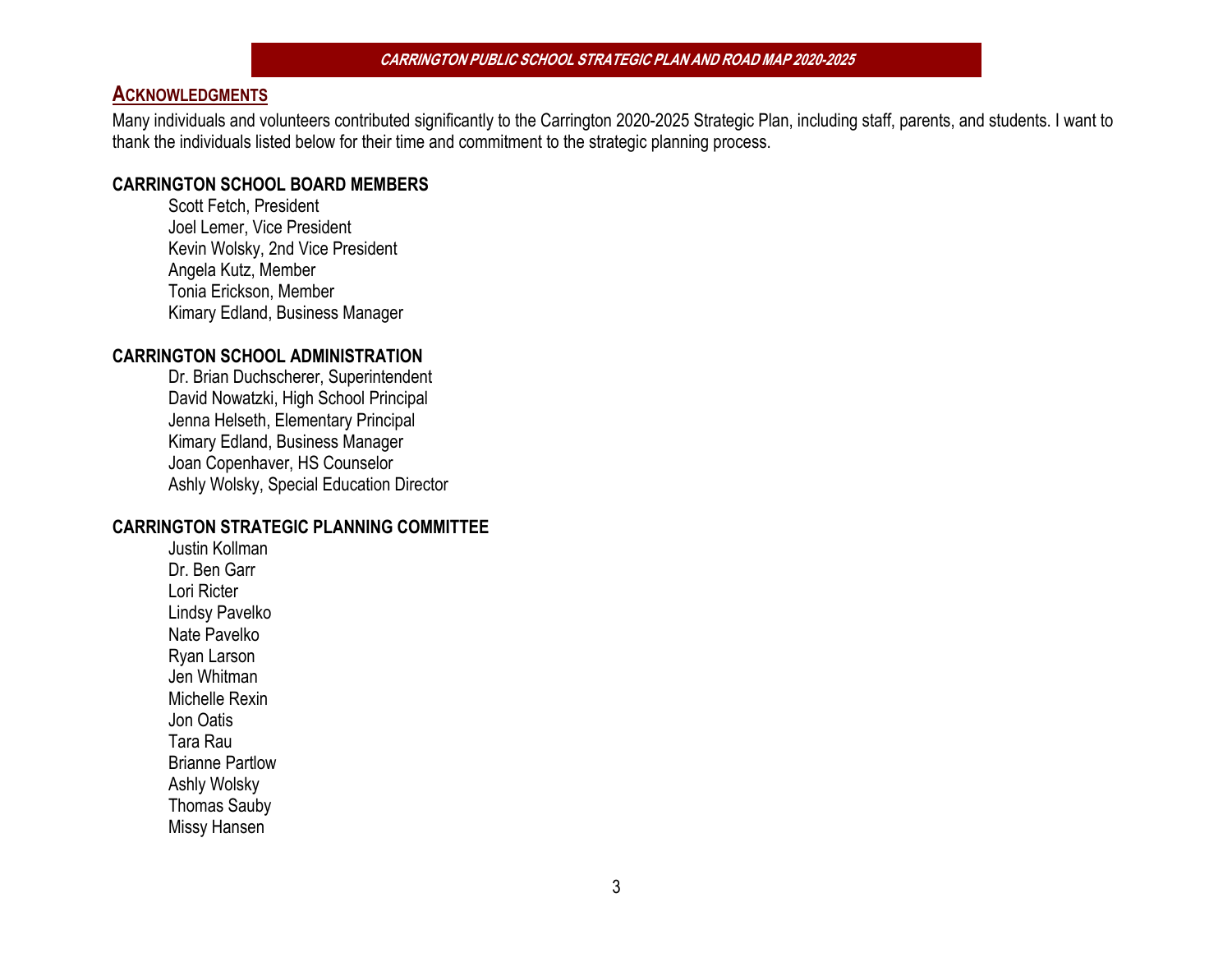Kamae Anderson Jessica Skadberg Kim Cook Jennifer Hoornaert Mike Neis Randy Hahne Laurie Dietz Tom Erhmann Dr. Vern Anderson Kimary Edland Angela Kutz Kevin Wolsky Joan Copenhaver Jenna Helseth David Nowatzki Dr. Brian Duchscherer

Dr. Jeff Schatz served as the facilitator of the Strategic Planning Committee.

#### **CARRINGTON SCHOOL BOARD MEMBERS 2021-2022**

Joel Lemer, President Kevin Wolsky, Vice-President Angela Kutz, Member Tonia Erickson, Member Randy Hooey, Member

#### **CARRINGTON SCHOOL ADMINISTRATION 2021-2022**

Kris Kuehn, Superintendent Chrystopher Bitz, High School Principal Jenna Helseth, Elementary Principal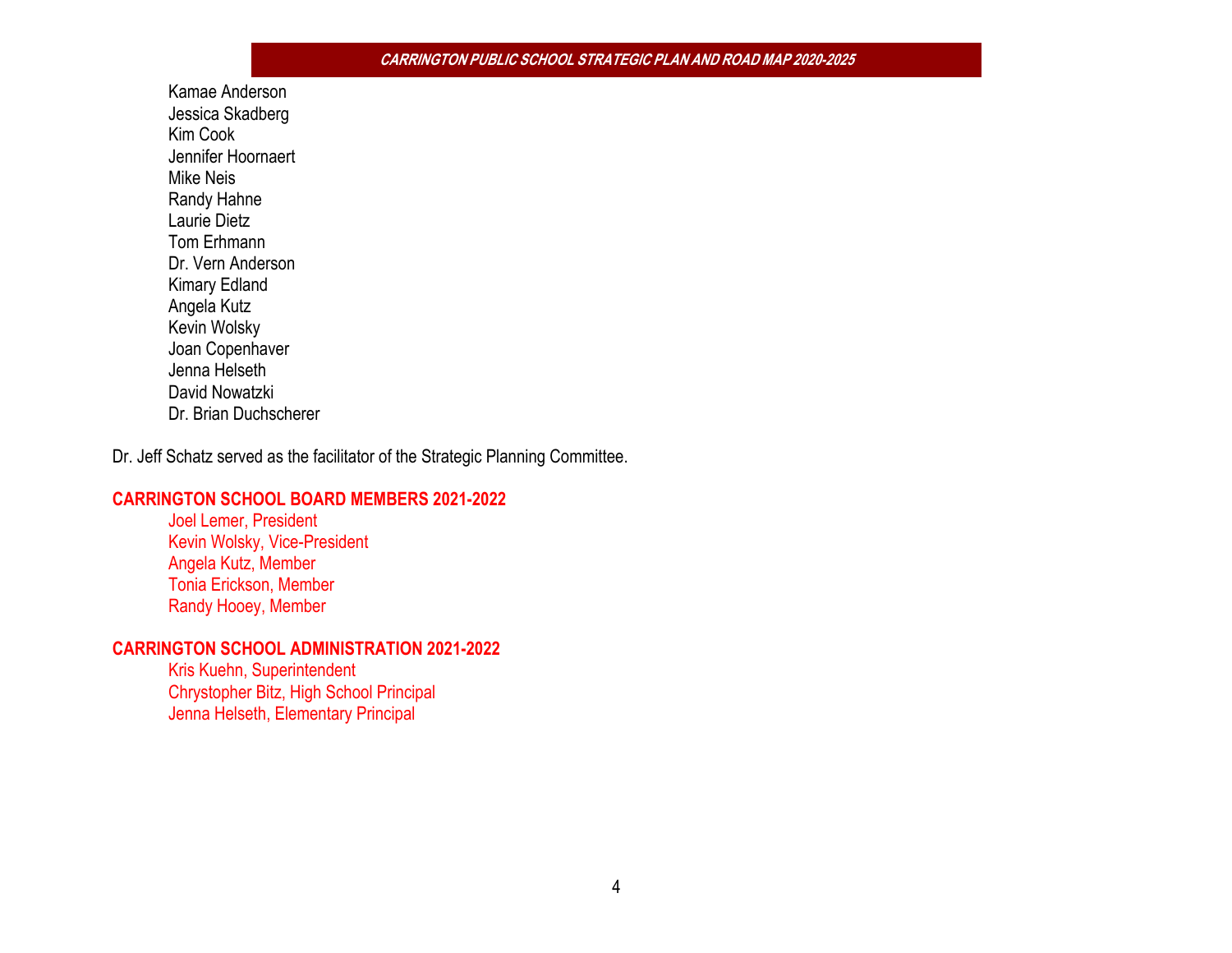# **WHY PLAN FOR THE FUTURE?**

Planning for the future is an essential strategic process for an organization as it sets the course for the future, embraces inevitable change, helps to keep the organization current and relevant, and creates a proactive versus reactive organizational environment.

The three main tenets of the school district organization are school board governance, strategic planning, and operational planning. The following definitions help clarify the roles each play in a strategically aligned school district.

#### **Board Governance**

The governance of a school district is provided by the School Board, which is tasked with supervising the superintendent, overseeing the finances of the school district, setting the mission and vision, and monitoring the results of the school district. School Boards across the nation differ in the methods used to govern a school district, with options including a traditional operational oversight to an overarching policy governance model.

#### **Strategic Planning**

A strategic plan is a living document used to communicate the organization's goals, the priorities needed to achieve those goals, and metrics used to measure progress on those goals. The plan outlines a mission, vision, values, and strategic initiatives (focus) for the three to five-year period. A focused strategic plan strengthens operations and ensures that employees, board members, and stakeholders are all working toward common goals. Once strategic goals are established, the strategies for achieving the goals are developed. These strategies are generally three to five-year strategies, depending upon the arc of the strategic plan.

#### **Operational Planning**

An operational plan is a yearly plan that focuses on the work of the District during one school year. The operational plan is the mechanism used to implement a strategic plan. It is directly aligned to the strategic plan and includes metrics to measure the progress of the plan throughout the school year. A one-year operational and action plan becomes the strategic assignments for administration and staff to address. The operational plan emphasizes both the academic and operational aspects of the school district. This integration provides the proper balance between planning and acting to assure the forward movement of the strategic plan. The key is to make this challenging, yet manageable, as the school district still must meet its day-to-day responsibilities.

An aligned district has a governing board that approves policy and budgets while monitoring results and helps to shape the vision of the school district by adopting a strategic plan. Then, the administration executes an annual operational plan to carry out the initiatives listed in the strategic plan.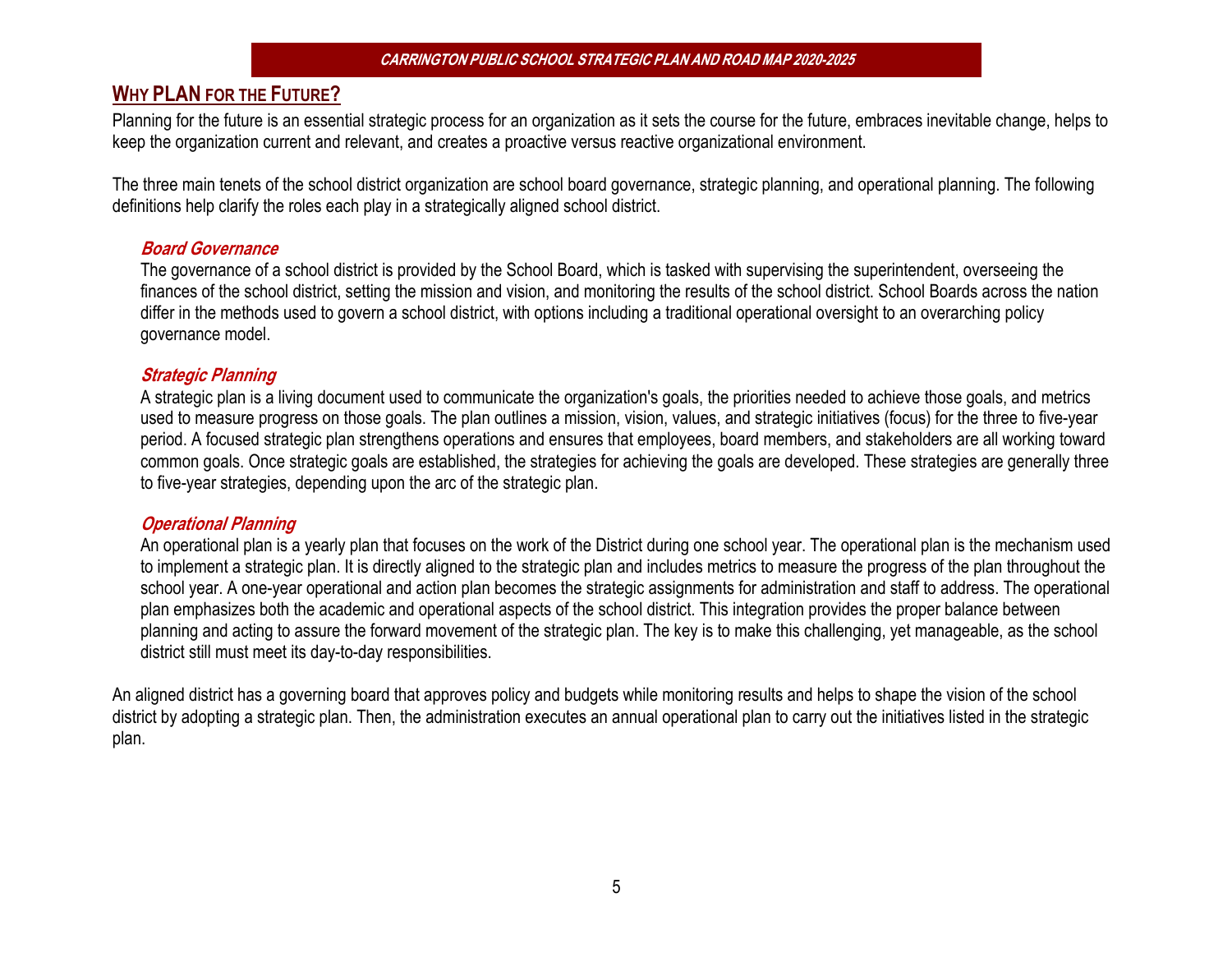# **OUR STRATEGIC PLAN 2020-2025**

The Carrington Public School strategic plans and priorities were developed by a Strategic Planning Committee in conjunction with the District leadership team. The Strategic Planning Committee reviewed qualitative and quantitative data and engaged in multiple discussions to establish a motto, mission, vision, and belief statement. Furthermore, the strategic priority areas were developed to guide the School District focus and effective use of resources to achieve student outcomes that will prepare students for their future.

# **OUR MISSION STATEMENT**

Empowering our students for the future.

# **OUR VISION STATEMENT**

In a safe and caring environment, we will provide a student-centered education with high expectations for student achievement and growth through cooperative interaction with parents and the community. Students will engage in a variety of learning experiences. The school is committed to the total development of each student so they may become independent, socially responsible, and contributing members of an ever-changing society.

# **OUR BELIEF STATEMENT**

The Cardinal Way

- Be Responsible
- **Be Respectful**
- Be Safe
- **Be Empowered**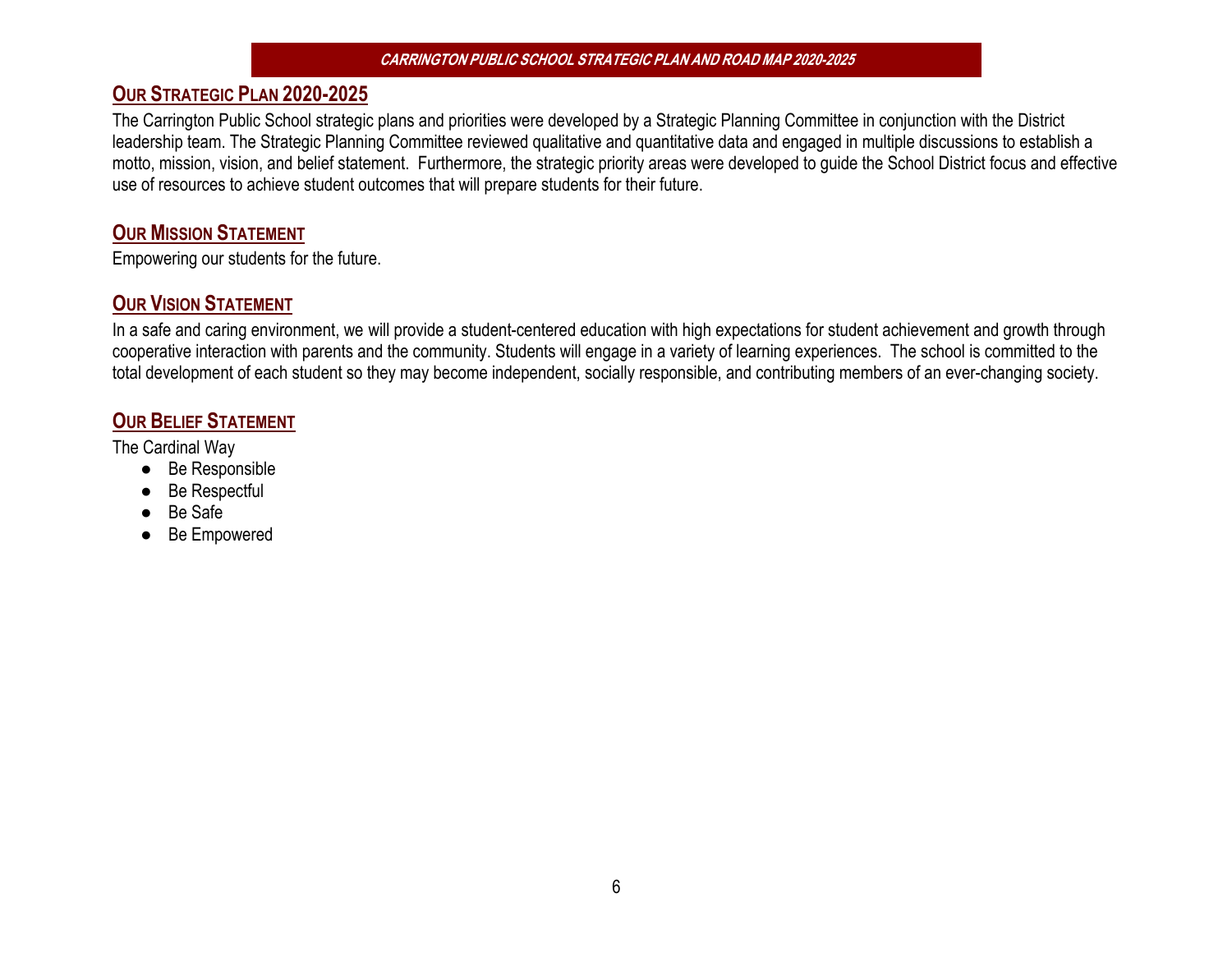# **OUR STRATEGIC PRIORITIES**

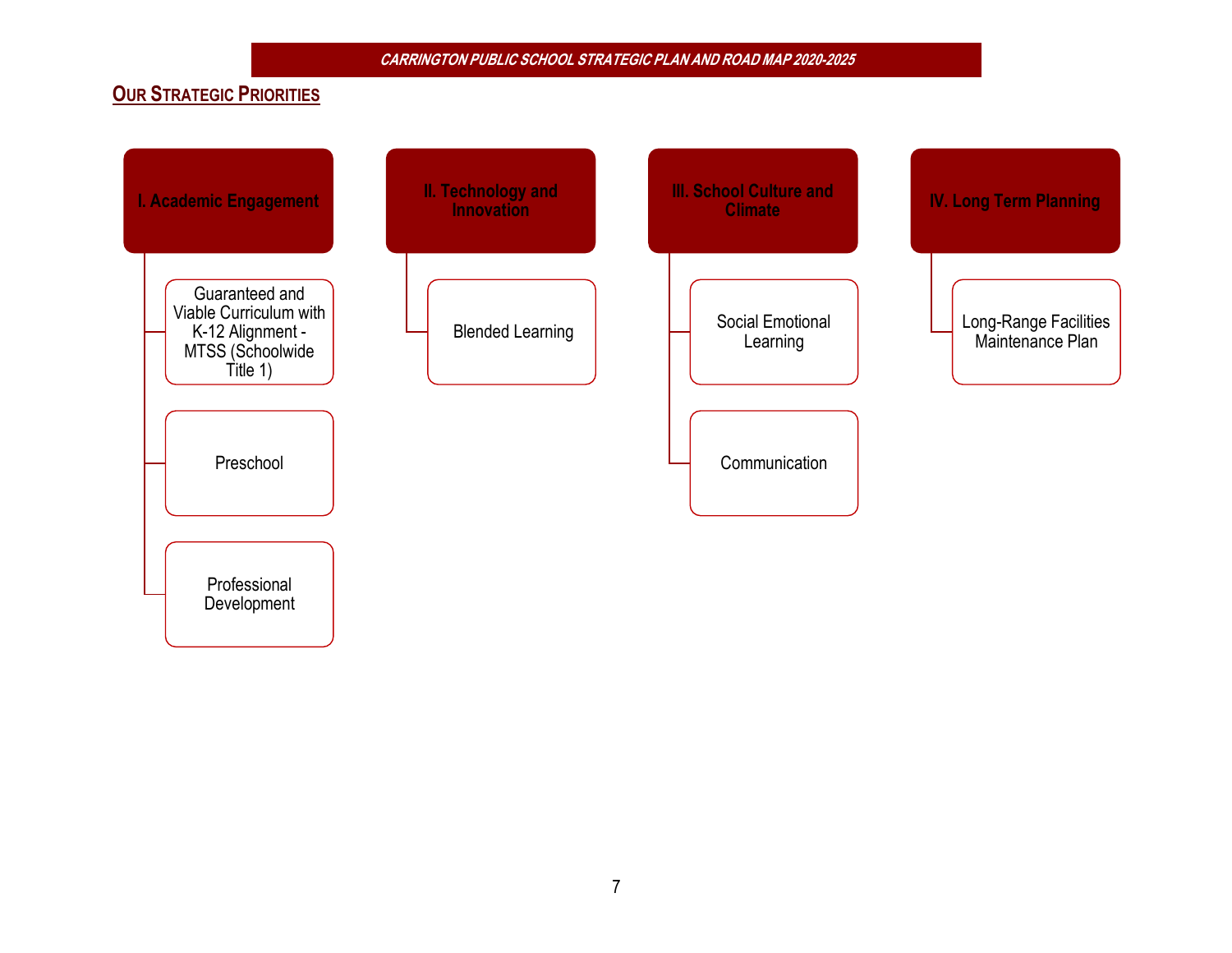# **STRATEGIC INITIATIVE I - ACADEMIC ENGAGEMENT**

All students will engage in a comprehensive curriculum designed to provide a variety of educational experiences. Our students will meet or exceed individual learning goals toward the achievement of district standards and benchmarks for academic proficiency in all content areas. The foundation of a comprehensive educational experience is a core set of standards to identify what all students should know and be able to do. Therefore, we will work together to accomplish the following strategic initiatives and goals.

#### **I. Multi-Tier System of Supports**

North Dakota's Multi-Tier System of Supports (NDMTSS) is a framework to provide all students with the best opportunities to succeed academically and behaviorally in school. NDMTSS focuses on providing high-quality instruction and interventions matched to student need, monitoring progress frequently to make decisions about changes in instruction or goals. Data are used to allocate resources to improve student learning and support staff implementation of effective practices. Working with and through the MTSS process, all elementary students can receive Title 1 services through the Title 1 Schoolwide Model.

**Rationale** – Develop system-wide supports for all students encompassing both academics and behaviors.

**Goal** – Carrington School District will align and maintain a K-12 MTSS system of supports.

#### **Objectives**

- 1. Strategic math intervention for elementary students with progress monitoring.
- 2. Continued/ongoing Professional development for MTSS teams at both at the MS/HS and Elementary, ex. New team/staff members.
- 3. Targeted to Schoolwide Title 1 to align with the MTSS system (meeting all students' needs, not just targeted by allowing Title 1 staff and resources to work with all students).

- 1. The Elementary Principal will oversee Grade-level planning meetings, MTSS team meetings, and Data team meetings.
- 2. The HS Principal will oversee MTSS team meetings and Data team meetings.
- 3. Grade-level teams (elementary), MTSS Teams, and Data Teams will analyze student data.
- 4. MTSS teams will conduct a fidelity check on their programs.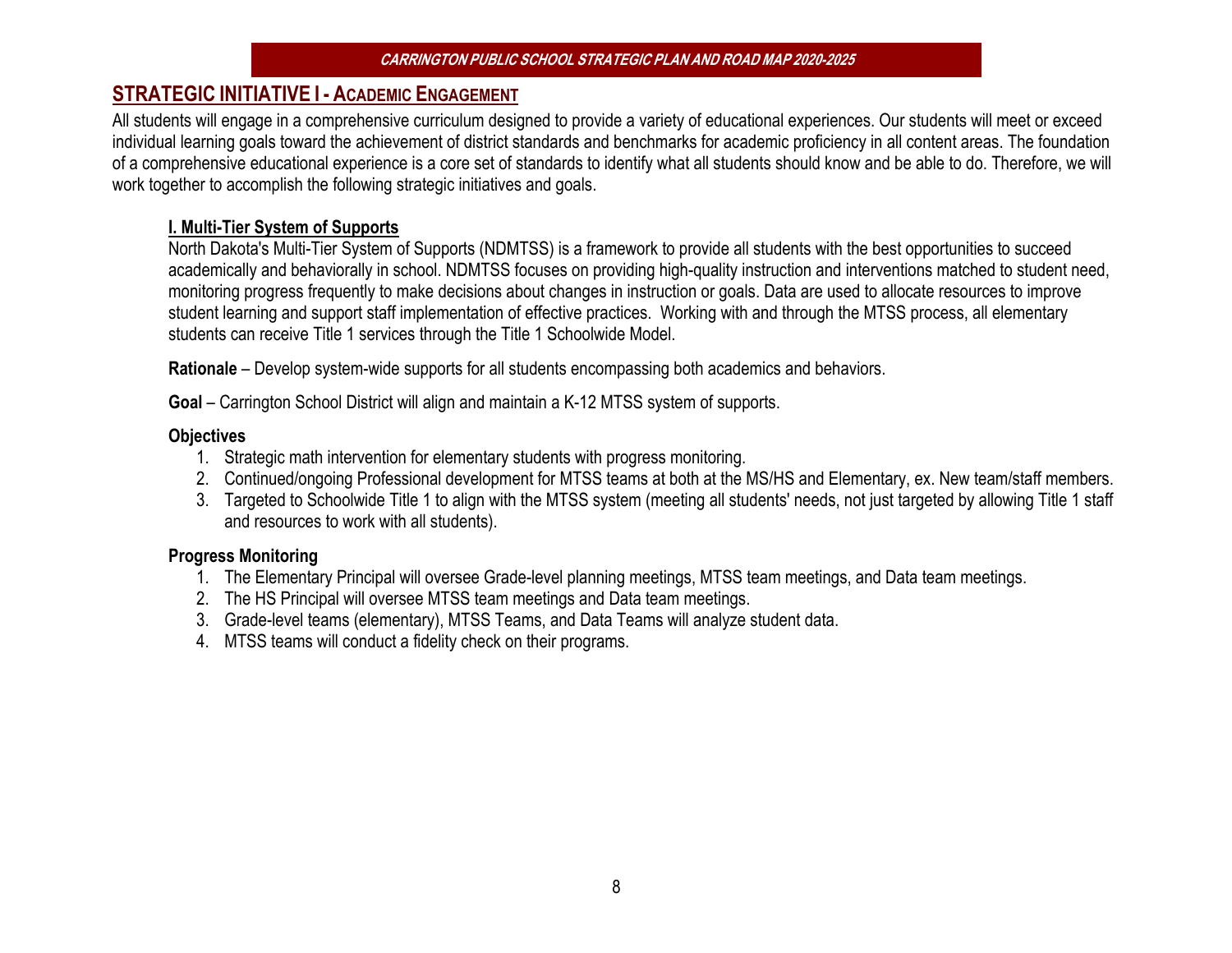**II. Preschool** – Early Childhood l Education is a program that serves children, ages three to kindergarten entrance. The program is designed with guidance and standards by the North Dakota Department of Public Instruction.

**Rationale** – To meet our community and parent needs, provide necessary early intervention for our students' success, and offer inclusive special education supports.

**Goal** – Carrington Elementary School will offer an on-site, tuition-based, four-year-old preschool.

#### **Objectives**

- 1. Schedule a meeting with the current community preschool board by October of 2020. Jul 21, 2021
- 2. Develop a plan to implement early childhood education for four-year-old students according to the standards set forth by the NDDPI.

- 1. The superintendent and finance committee will report to the school board by January 2021.
- 2. Meeting with Pre-School Board Scheduled for Jul 21, 2021, at 5:30 p.m.
- 3. Motion Approved to start a Pre-Kindergarten Program for 4 year old students beginning Fall 2022 at the October 12, 2021 Regular Meeting.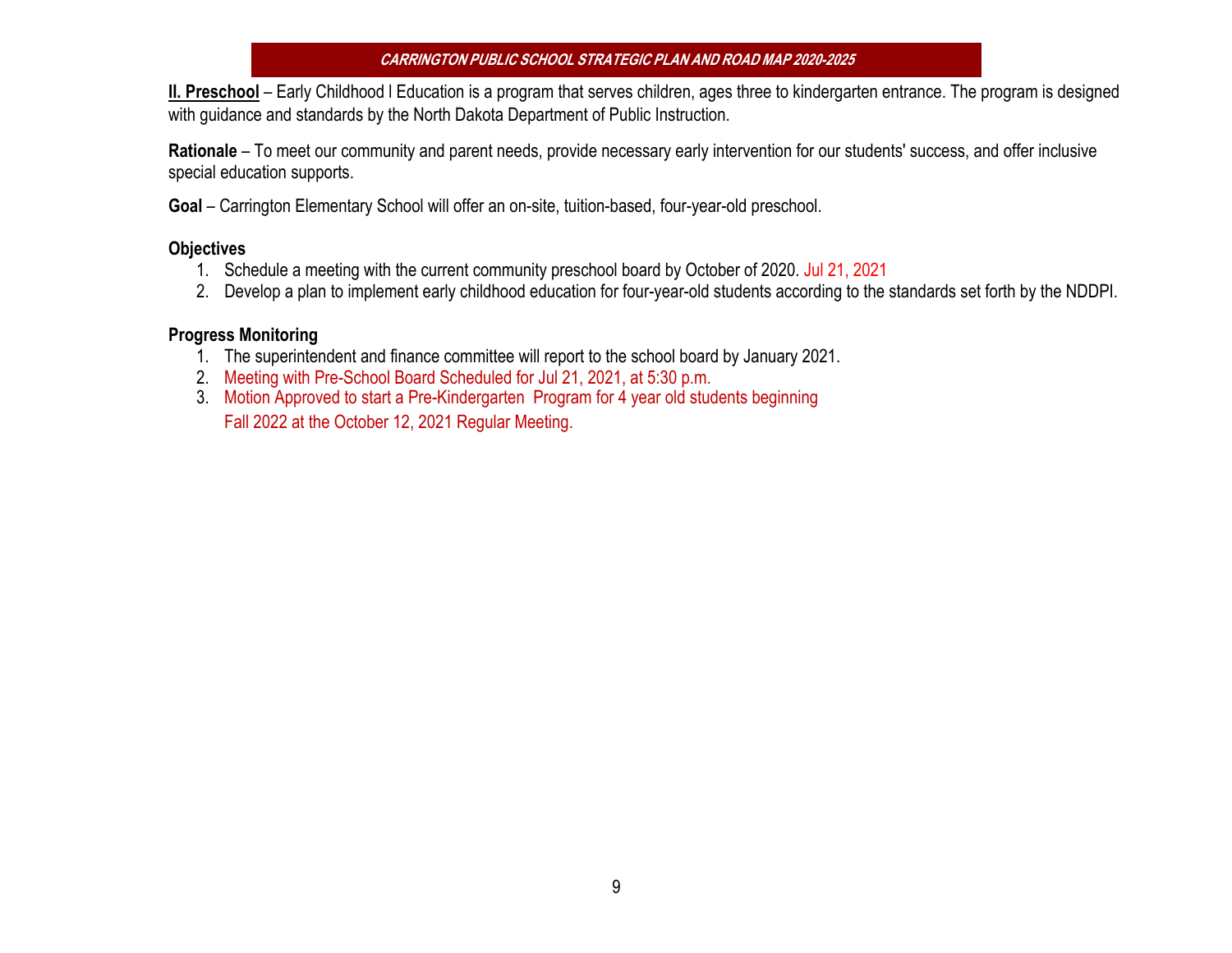**III. Professional Development** – A well-developed professional development plan supports and engages all staff members in the process of continuous professional growth. Effective professional development must be collaborative, job-embedded, ongoing, and supported by coaching and mentoring. Professional learning will help administrators, teachers, and other educators improve their professional knowledge, competence, skill, and effectiveness.

**Rationale** – To provide staff with learning opportunities to support student growth.

**Goal** – Teachers, administrators, and support staff will participate in group or individualized PD activities throughout the school year.

#### **Objectives**

- 1. Explore online individualized professional development opportunities. Provide employee options.
- 2. Survey staff and build PD opportunities.

- 1. Survey teachers annually to gain ideas and their input for future PD.
- 2. Review teacher Danielson's self-assessment reports.
- 3. Create the school calendar to support professional development time.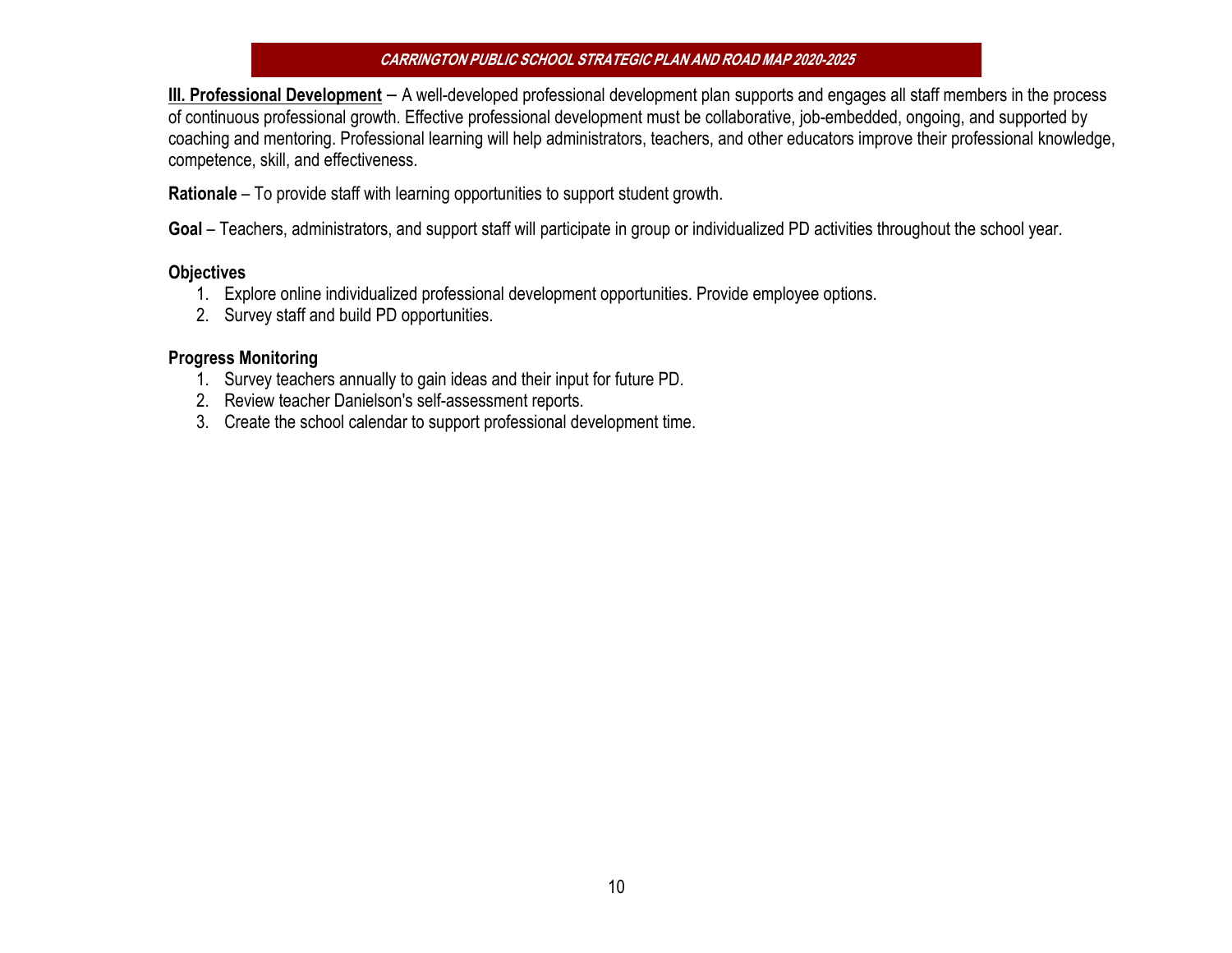# **STRATEGIC INITIATIVE II – TECHNOLOGY AND INNOVATION**

The Carrington School District, in its response to the Covid-19 pandemic, has preliminarily designed a distance learning plan to ensure the continued education of students. A hybrid or blended learning platform which combines online learning with traditional in school learning platforms will continue to be developed and planned for future use.

**Blended Learning Planning –** Teachers will develop and provide a curriculum to students during school hours using both traditional and online platforms.

**Rationale** – Help prepare students, parents, and staff for distance learning situations and opportunities.

Goal – All students will be familiar with their online platforms and programs to view lessons/activities, submit work, and receive feedback.

#### **Objectives**

- 1. The technology committee will choose common platforms.
- 2. The technology committee will explore learning management systems.
- 3. The school board will approve a K-12 Cardinal Insurance Program in July of 2020.
- 4. The school will maintain its internet filter and digital citizenship programs for K-12 students.
- 5. Teachers will include distance learning practice opportunities within their weekly instruction.

- 1. Monitor technology committee meetings.
- 2. Monitor digital citizenship completion charts.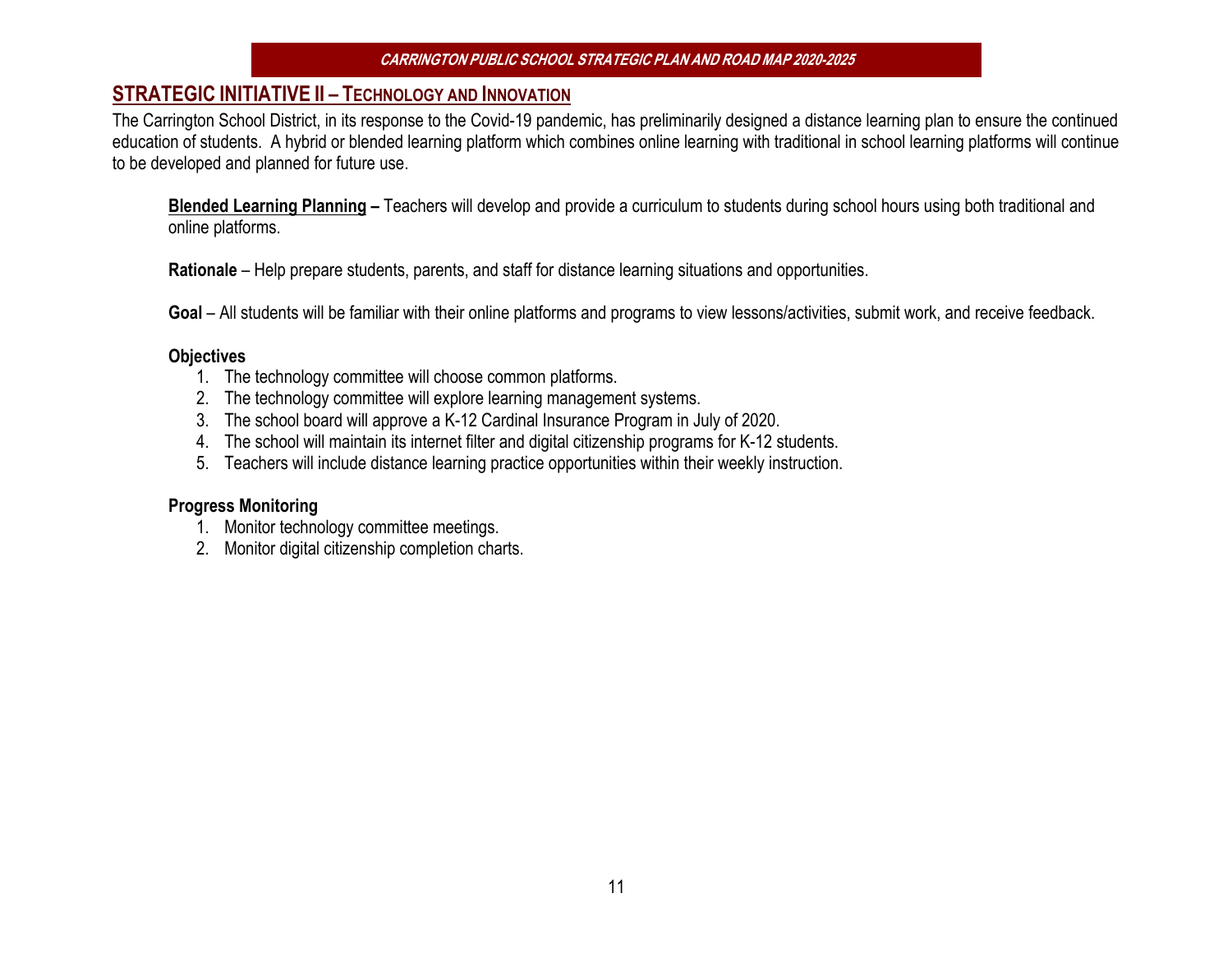# **STRATEGIC INITIATIVE III - SCHOOL CULTURE AND CLIMATE**

School Culture is a group's shared belief, customs, and behavior. School Climate are the things "we do today" to impact and maintain a positive school culture. A positive and nurturing school culture and climate will be the outcome of our efforts. There are four elements essential to a positive school culture:

- Leadership from the building principal, but also other staff and the students themselves.
- A school-wide sense of community.
- Participatory student leadership. Student leadership empowers students to develop a feeling that "this is our school, and we are responsible for making it the best school it can be."
- A climate of mutual respect and cooperation that pervades all relationships, those among adults, as well as those between adults and students.

A positive school climate is the product of a school's attention to fostering safety; promoting a supportive academic, disciplinary, and physical environment; and encouraging and maintaining respectful, trusting, and caring relationships throughout the school community. (National Center for Safe and Supportive Learning Environments, 2019) https://safesupportivelearning.ed.gov/

**I. Social-Emotional Growth – Programs** Social and emotional learning (SEL) is the process through which children and adults understand and manage emotions, set and achieve positive goals, feel and show empathy for others, establish and maintain positive relationships, and make responsible decisions (https://casel.org/what-is-sel/).

**Rationale** – The Carrington School District currently has a positive school culture but could enhance the school climate for students with additional social-emotional curriculums and programs.

**Goal** – Research and choose social-emotional curriculums to use with students to teach the SEL standards.

#### **Objectives**

- 1. Implement a resiliency program in grades 7-12 during the 2020-2021 school year.
- 2. Implement an elementary social/emotional curriculum.
- 3. Maintain current school counseling programs and resources.
- 4. Maintain or increase clinical counselor supports.

- 1. The superintendent, HS principal, and HS counselor will review the Youth Risk Behavior survey results.
- 2. The elementary and HS principals will review PowerSchool Behavior Log Data.
- 3. The counselors and principals will review pre and post-assessments from the social-emotional curriculums.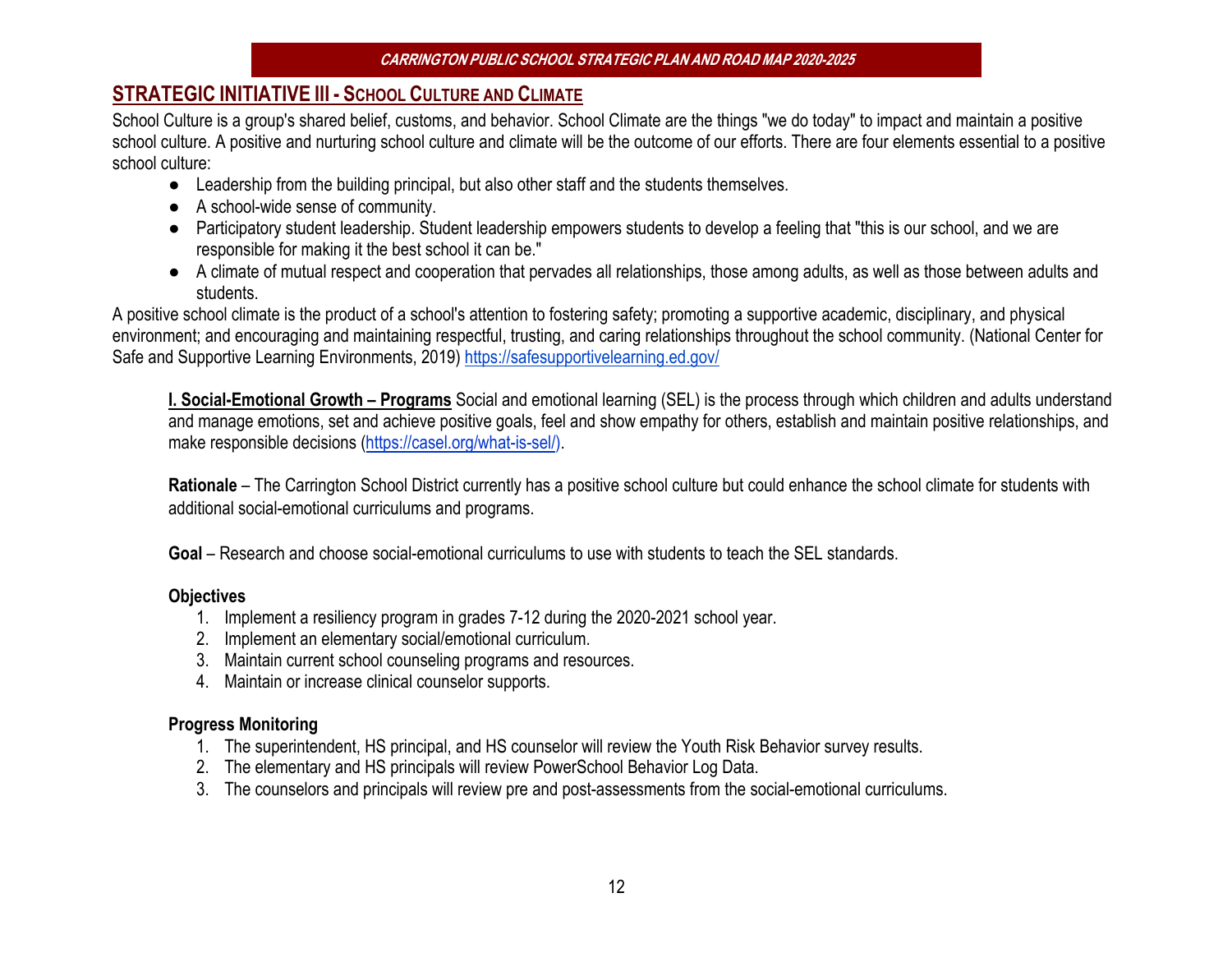**II. Communications Planning** - Internal and external school-based communications are critical in providing timely and accurate information for stakeholders.

**Rationale** - Effective communications are critical to the overall success of our school system. The school district has a current communications plan and will continue to monitor and update the plan to ensure effective communications for all community stakeholders.

**Goal** - Improve communications for all stakeholders.

#### **Objectives**

- 1. Use digital platforms to engage stakeholders in meetings and events.
- 2. Create online tutorials for PowerSchool, Instant Alert, eFunds, and navigating the school website.
- 3. Maintain community communications, such as the local radio, newspaper.

#### **Progress Monitoring**

1. The administration will report to the board on communication changes and progress in July of 2021.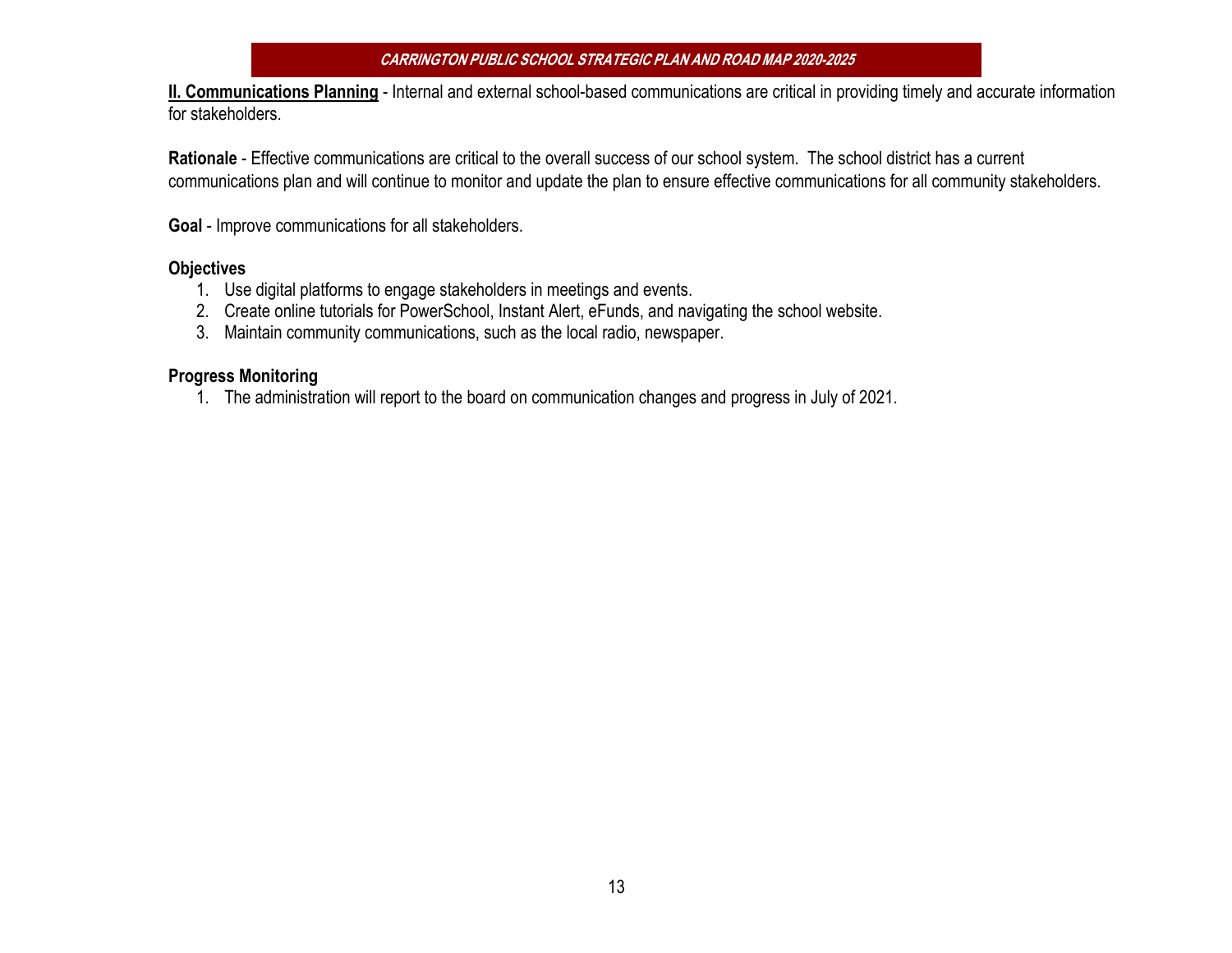## **STRATEGIC INITIATIVE IV - LONG-RANGE FACILITIES PLANNING**

The Carrington School District will secure and allocate the resources needed to fund and carry out this strategic plan adequately. Meeting the needs of all students by providing equitable opportunities across the school district will be a priority in all decisions made to educate our students. We will accomplish this by ensuring that we create and maintain current operational plans to include: A Long-Range Facilities Maintenance Plan.

#### **I. Long-Range Facilities Maintenance Planning**

We will strive to build and maintain facilities necessary to carry out the mission of the District with appropriate space available for all aspects of education.

**Rationale for Priority** - The Carrington School District has short term plans for making decisions in the areas of facilities and finances; however, it does not have an articulated comprehensive long-range plan for facilities maintenance and operations.

**Goal** - We will develop a long-range facilities maintenance plan.

#### **Objectives/Strategies**

- 1. A school district demographic study will be completed to engage in long-range planning adequately.
- 2. A school district's facility study will be completed to engage in long-range planning adequately.
- 3. A task force will be developed during the Fall of 2021 to create a long-range facilities maintenance plan. The task force will develop the plan over a series of meetings completing a plan document by May of 2022.

#### **Progress Monitoring**

1. A final plan will be completed by May 2022.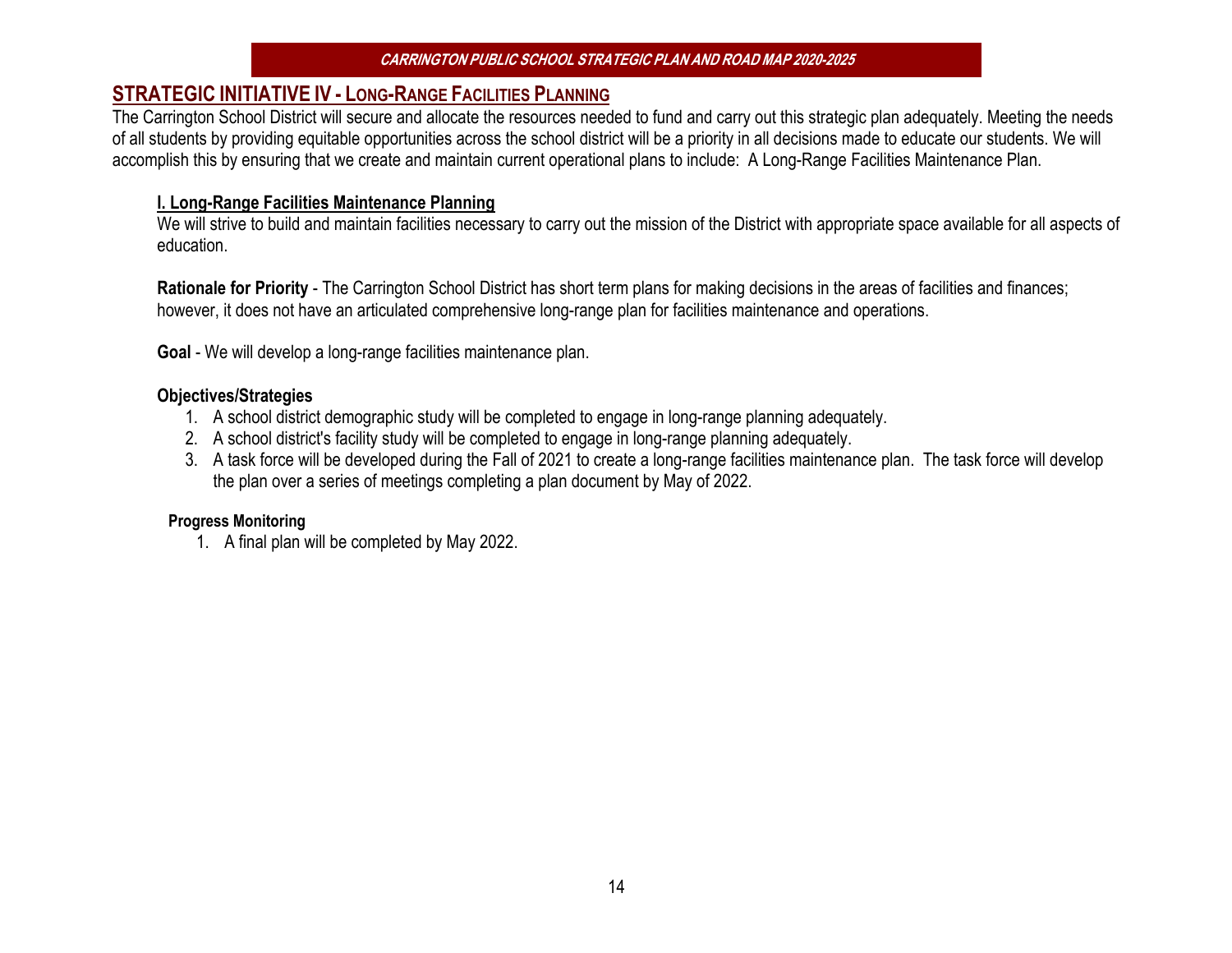# **CONTINUOUS IMPROVEMENT AND ACCOUNTABILITY**

Carrington Public Schools are committed to making data-driven decisions to ensure continuous improvement and accountability. The school district will engage in a comprehensive process of building and district level evaluation and accreditation. This will be accomplished by using the Cognia (AdvancED) School Improvement and Accreditation Model. Cognia (AdvancED) has defined three standards and corresponding indicators to assess overall school district performance. The three standards are:

#### **Standard 1: Leadership Capacity Domain**

The capacity of leadership to ensure an institution's progress toward its stated objectives is an essential element of organizational effectiveness. An institution's leadership capacity includes the fidelity and commitment to its purpose and direction, the effectiveness of governance and leadership to enable the institution to realize its stated objectives, the ability to engage and involve stakeholders in meaningful and productive ways, and the capacity to implement strategies that improve learner and educator performance.

#### **Standard 2: Learning Capacity Domain**

The impact of teaching and learning is the primary expectation of every system and its institutions. The establishment of a learning culture built on high expectations for learning, along with quality programs and services, which include an analysis of results, are all key indicators of the system's impact on teaching and learning.

#### **Standard 3: Resource Capacity Domain**

The use and distribution of resources align and support the needs of the system and institutions served. They ensure that resources are aligned with its stated purpose and direction and distributed equitably so that the needs of the system are adequately addressed. The utilization of resources includes support for professional learning for all staff. The system examines the allocation and use of resources to ensure appropriate levels of funding, sustainability, and system effectiveness.

The last school district review was conducted in October of 2015. A new school review will take place in the 2020-21 school year.

## **STRATEGIC PLAN ANNUAL REVIEW**

The Carrington Public Schools Strategic Plan will serve as a compass to maintain the priorities, goals, and achievements of the school district. Engaging community stakeholders about what is the most comprehensive approach to providing educational experiences for students we serve is essential to understanding what is critical to the community. This plan responds to growth and opportunity, the sustainability of programs, and community needs. In June of each year, the plan will be reviewed by the administrative leadership team and presented to the Board of Education to consider annual adjustments to the plan.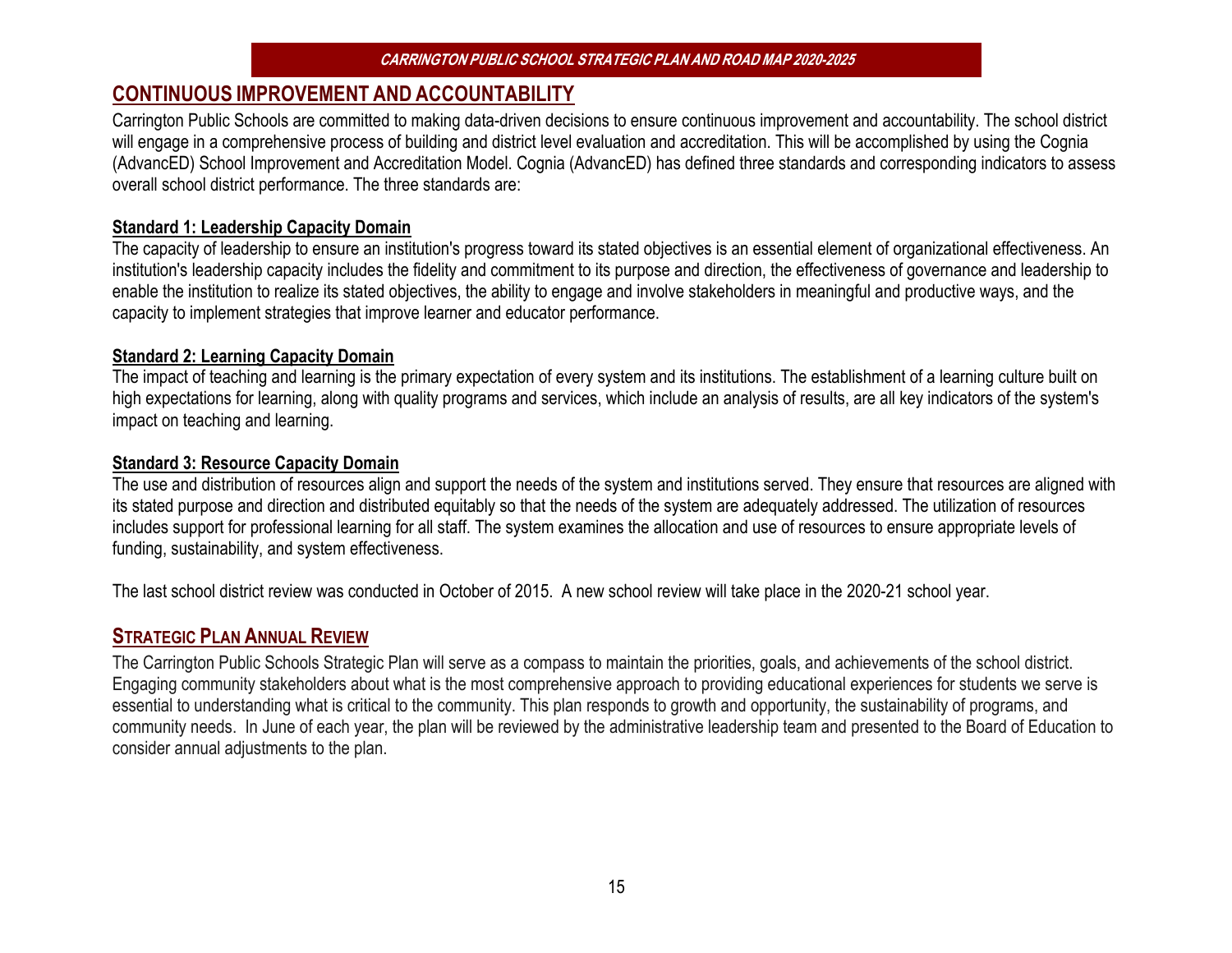#### **CARRINGTON PUBLIC SCHOOL STRATEGIC PLAN AND ROADMAP 2020-2025**

#### **STRATEGIC INITIATIVE I - ACADEMIC ENGAGEMENT**

All students will engage in a comprehensive curriculum designed to provide a variety of educational experiences. Our students will meet or exceed individual learning goals toward the achievement of district standards and benchmarks for academic proficiency in all content areas. The foundation of a comprehensive educational experience is a core set of standards to identify what all students should know and be able to do. Therefore, we will work together to accomplish the following strategic initiatives and goals.

| <b>Item</b>                                                                                                                                                                                                                                                                                                                                                                                                                                                     | Goal                                                                                                 | <b>Objective</b>                                                                                                                                                                                                                                                                                                                                                                                                                                                        | <b>Monitoring</b>                                                                                                                                                                                                                                                                                                                                                                                                                           | <b>Assigned To</b> | <b>Timeline</b> | <b>Cognia Alignment</b> |
|-----------------------------------------------------------------------------------------------------------------------------------------------------------------------------------------------------------------------------------------------------------------------------------------------------------------------------------------------------------------------------------------------------------------------------------------------------------------|------------------------------------------------------------------------------------------------------|-------------------------------------------------------------------------------------------------------------------------------------------------------------------------------------------------------------------------------------------------------------------------------------------------------------------------------------------------------------------------------------------------------------------------------------------------------------------------|---------------------------------------------------------------------------------------------------------------------------------------------------------------------------------------------------------------------------------------------------------------------------------------------------------------------------------------------------------------------------------------------------------------------------------------------|--------------------|-----------------|-------------------------|
| I. Multi-Tier System of<br><b>Supports</b><br>North Dakota's Multi-Tier<br>System of Supports<br>(NDMTSS) is a framework<br>to provide all students with<br>the best opportunities to<br>succeed academically and<br>behaviorally in school.<br>NDMTSS focuses on<br>providing high-quality<br>instruction and<br>interventions matched to<br>student need, monitoring<br>progress frequently to<br>make decisions about<br>changes in instruction or<br>goals. | Carrington School<br>1.<br>District will align and<br>maintain a K-12<br>MTSS system of<br>supports. | Strategic math<br>1.<br>intervention for<br>elementary students<br>with progress<br>monitoring.<br>Continued/ongoing<br>2.<br>Professional<br>development for<br>MTSS teams at both<br>at the MS/HS and<br>Elementary, ex. New<br>team/staff members.<br>3.<br>Targeted to<br>Schoolwide Title 1 to<br>align with the MTSS<br>system (meeting all<br>students' needs, not<br>just targeted by<br>allowing Title 1 staff<br>and resources to work<br>with all students). | The Elementary<br>$\mathbf{1}$ .<br>Principal will<br>oversee Grade-level<br>planning meetings,<br>MTSS team<br>meetings, and Data<br>team meetings.<br>The HS Principal<br>2.<br>will oversee MTSS<br>team meetings and<br>Data team<br>meetings.<br>3.<br>Grade-level teams<br>(elementary), MTSS<br>Teams, and Data<br>Teams will analyze<br>student data.<br>MTSS teams will<br>4.<br>conduct a fidelity<br>check on their<br>programs. |                    |                 |                         |
|                                                                                                                                                                                                                                                                                                                                                                                                                                                                 |                                                                                                      |                                                                                                                                                                                                                                                                                                                                                                                                                                                                         |                                                                                                                                                                                                                                                                                                                                                                                                                                             |                    |                 |                         |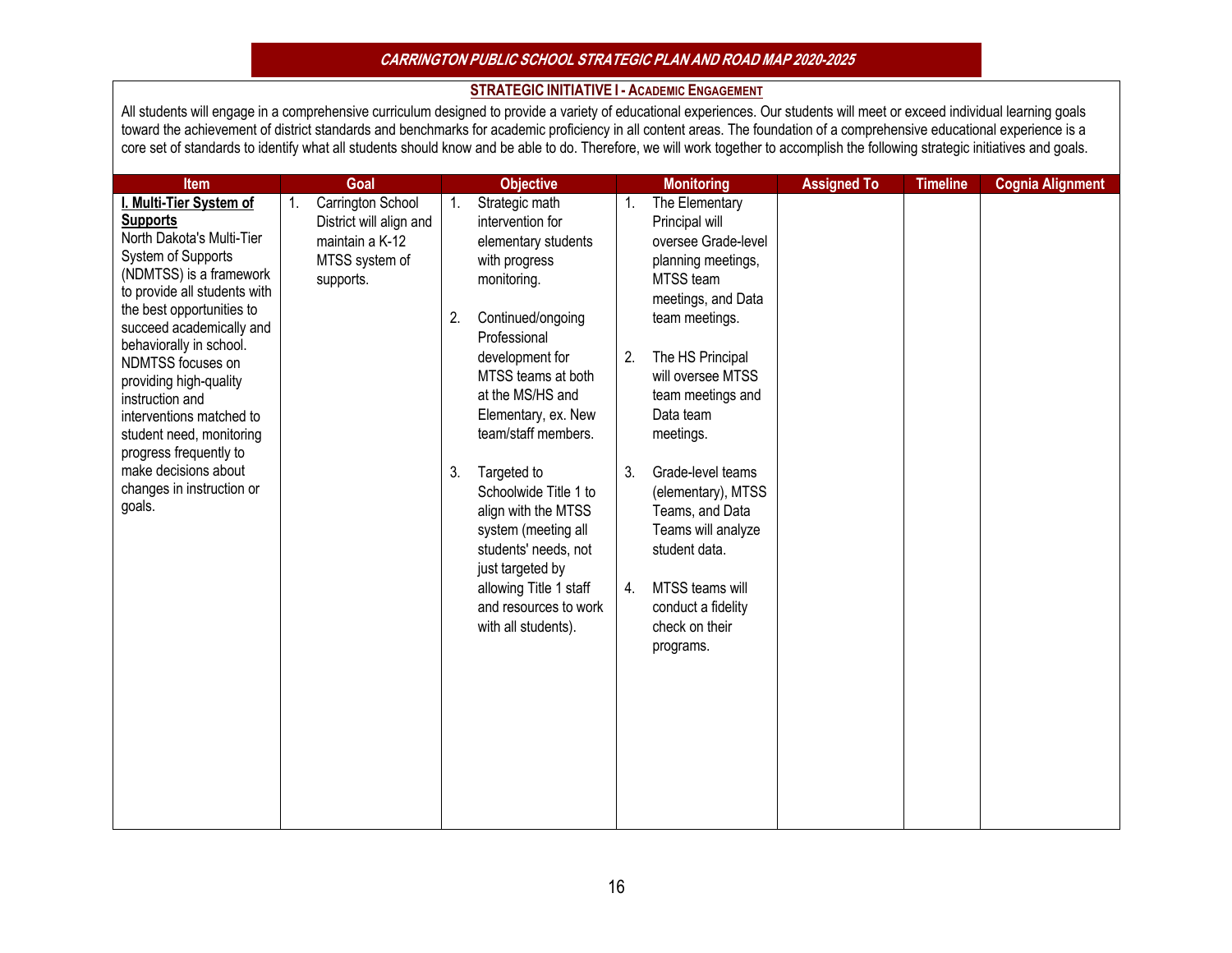|                                                                                                                                                                                                                                                          |    |                                                                                                                                                     |          | <b>CARRINGTON PUBLIC SCHOOL STRATEGIC PLAN AND ROAD MAP 2020-2025</b>                                                                                                                                                                                  |          |                                                                                                                                                                                                                               |                    |                 |                         |
|----------------------------------------------------------------------------------------------------------------------------------------------------------------------------------------------------------------------------------------------------------|----|-----------------------------------------------------------------------------------------------------------------------------------------------------|----------|--------------------------------------------------------------------------------------------------------------------------------------------------------------------------------------------------------------------------------------------------------|----------|-------------------------------------------------------------------------------------------------------------------------------------------------------------------------------------------------------------------------------|--------------------|-----------------|-------------------------|
| <b>Item</b>                                                                                                                                                                                                                                              |    | Goal                                                                                                                                                |          | <b>Objective</b>                                                                                                                                                                                                                                       |          | <b>Monitoring</b>                                                                                                                                                                                                             | <b>Assigned To</b> | <b>Timeline</b> | <b>Cognia Alignment</b> |
| II. Preschool - Early<br>Childhood I Education is a<br>program that serves<br>children, ages three to<br>kindergarten entrance.<br>The program is designed<br>with guidance and<br>standards by the North<br>Dakota Department of<br>Public Instruction. | 1. | Carrington<br><b>Elementary School</b><br>will offer an on-site,<br>tuition-based, four-<br>year-old preschool.                                     | 1.<br>2. | Schedule a meeting<br>with the current<br>community preschool<br>board by October of<br>2020.<br>Develop a plan to<br>implement early<br>childhood education<br>for four-year-old<br>students according to<br>the standards set forth<br>by the NDDPI. | 1.       | The superintendent<br>and finance<br>committee will<br>report to the school<br>board by January<br>2021.                                                                                                                      |                    |                 |                         |
| Item                                                                                                                                                                                                                                                     |    | Goal                                                                                                                                                |          | <b>Objective</b>                                                                                                                                                                                                                                       |          | <b>Monitoring</b>                                                                                                                                                                                                             | <b>Assigned To</b> | <b>Timeline</b> | <b>Cognia Alignment</b> |
| <b>III. Professional</b><br>Development - A well-<br>developed professional<br>development plan<br>supports and engages all<br>staff members in the<br>process of continuous<br>professional growth.                                                     | 1. | Teachers,<br>administrators, and<br>support staff will<br>participate in group<br>or individualized PD<br>activities throughout<br>the school year. | 1.<br>2. | Explore online<br>individualized<br>professional<br>development<br>opportunities. Provide<br>employee options.<br>Survey staff and build<br>PD opportunities.                                                                                          | 2.<br>3. | Survey teachers<br>annually to gain<br>ideas and their input<br>for future PD.<br>Review teacher<br>Danielson's self-<br>assessment reports.<br>Create the school<br>calendar to support<br>professional<br>development time. |                    |                 |                         |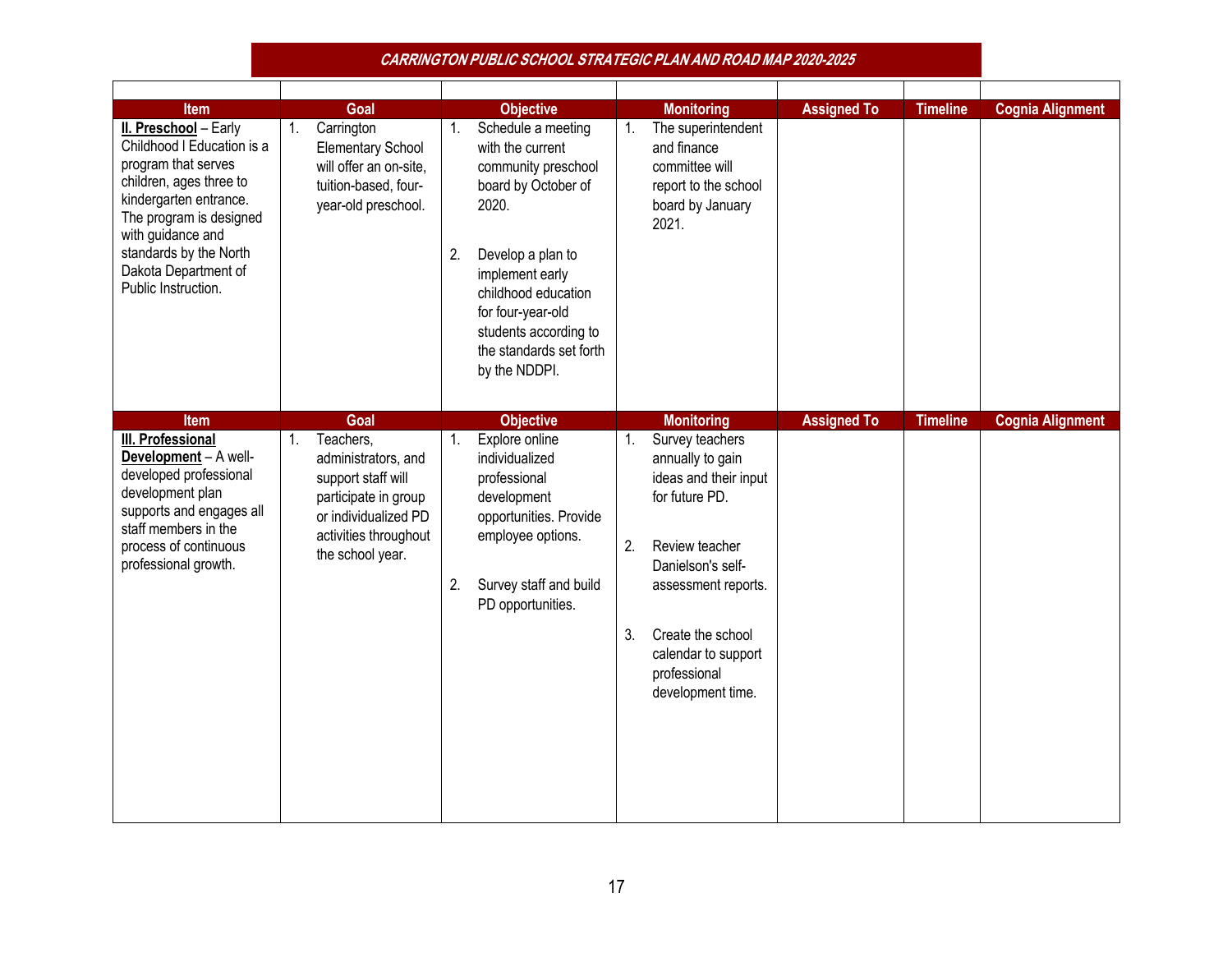|                                                                                                                                                                                                                                                                                                                                                              |                                                                                         |    | <b>CARRINGTON PUBLIC SCHOOL STRATEGIC PLAN AND ROAD MAP 2020-2025</b>                                        |    |                                                      |                    |                 |                         |
|--------------------------------------------------------------------------------------------------------------------------------------------------------------------------------------------------------------------------------------------------------------------------------------------------------------------------------------------------------------|-----------------------------------------------------------------------------------------|----|--------------------------------------------------------------------------------------------------------------|----|------------------------------------------------------|--------------------|-----------------|-------------------------|
|                                                                                                                                                                                                                                                                                                                                                              |                                                                                         |    |                                                                                                              |    |                                                      |                    |                 |                         |
| The Carrington School District, in its response to the Covid-19 pandemic, has preliminarily designed a distance learning plan to ensure the continued education of students. A<br>hybrid or blended learning platform which combines online learning with traditional in school learning platforms will continue to be developed and planned for future use. |                                                                                         |    | <b>STRATEGIC INITIATIVE II - TECHNOLOGY AND INNOVATION</b>                                                   |    |                                                      |                    |                 |                         |
| <b>Item</b>                                                                                                                                                                                                                                                                                                                                                  | Goal                                                                                    |    | <b>Objective</b>                                                                                             |    | <b>Monitoring</b>                                    | <b>Assigned To</b> | <b>Timeline</b> | <b>Cognia Alignment</b> |
| <b>Blended Learning</b><br>Planning - Teachers will<br>develop and provide a<br>curriculum to students<br>during school hours using                                                                                                                                                                                                                          | All students will be<br>familiar with their<br>online platforms and<br>programs to view | 1. | The technology<br>committee will choose<br>common platforms.                                                 | 1. | Monitor technology<br>committee<br>meetings.         |                    |                 |                         |
| both traditional and online<br>platforms.                                                                                                                                                                                                                                                                                                                    | lessons/activities.<br>submit work, and<br>receive feedback.                            | 2. | The technology<br>committee will explore<br>learning management<br>systems.                                  | 2. | Monitor digital<br>citizenship<br>completion charts. |                    |                 |                         |
|                                                                                                                                                                                                                                                                                                                                                              |                                                                                         | 3. | The school board will<br>approve a K-12<br>Cardinal Insurance<br>Program in July of<br>2020.                 |    |                                                      |                    |                 |                         |
|                                                                                                                                                                                                                                                                                                                                                              |                                                                                         | 4. | The school will<br>maintain its internet<br>filter and digital<br>citizenship programs<br>for K-12 students. |    |                                                      |                    |                 |                         |
|                                                                                                                                                                                                                                                                                                                                                              |                                                                                         | 5. | Teachers will include<br>distance learning<br>practice opportunities<br>within their weekly<br>instruction.  |    |                                                      |                    |                 |                         |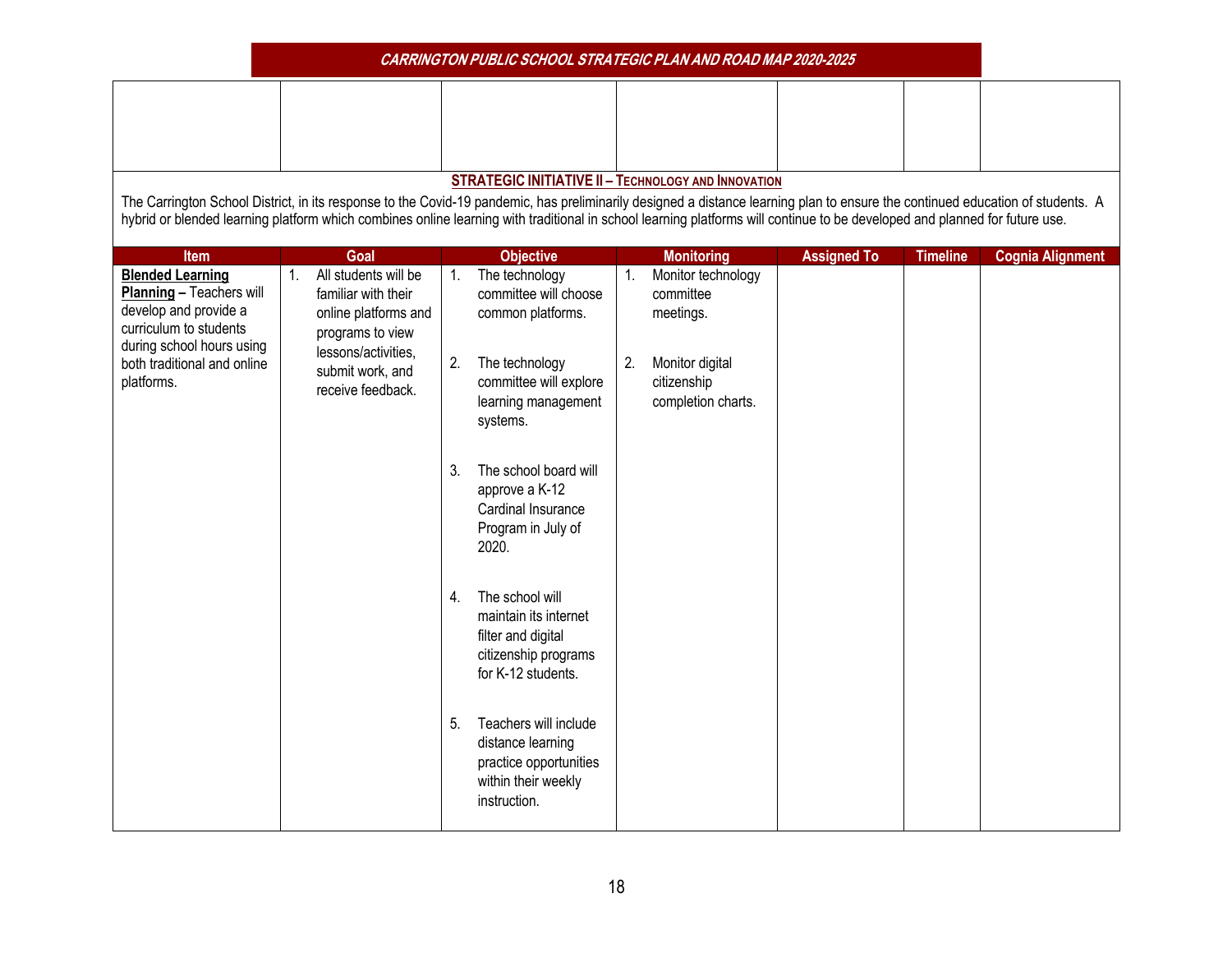|                                                                                                                                                                                                                                                                                                                                                                                                                   |                                                                                                                              | <b>CARRINGTON PUBLIC SCHOOL STRATEGIC PLAN AND ROAD MAP 2020-2025</b>                                                                                                                                                                                                                                                                                 |                                                                                                                                                                                                                                                                                                                                                                                          |                                                                                                                                                                                |                         |
|-------------------------------------------------------------------------------------------------------------------------------------------------------------------------------------------------------------------------------------------------------------------------------------------------------------------------------------------------------------------------------------------------------------------|------------------------------------------------------------------------------------------------------------------------------|-------------------------------------------------------------------------------------------------------------------------------------------------------------------------------------------------------------------------------------------------------------------------------------------------------------------------------------------------------|------------------------------------------------------------------------------------------------------------------------------------------------------------------------------------------------------------------------------------------------------------------------------------------------------------------------------------------------------------------------------------------|--------------------------------------------------------------------------------------------------------------------------------------------------------------------------------|-------------------------|
|                                                                                                                                                                                                                                                                                                                                                                                                                   |                                                                                                                              | <b>STRATEGIC INITIATIVE III - SCHOOL CULTURE AND CLIMATE</b>                                                                                                                                                                                                                                                                                          |                                                                                                                                                                                                                                                                                                                                                                                          |                                                                                                                                                                                |                         |
| nurturing school culture and climate will be the outcome of our efforts.                                                                                                                                                                                                                                                                                                                                          |                                                                                                                              |                                                                                                                                                                                                                                                                                                                                                       |                                                                                                                                                                                                                                                                                                                                                                                          | School Culture is a group's shared belief, customs, and behavior. School Climate are the things "we do today" to impact and maintain a positive school culture. A positive and |                         |
| <b>Item</b><br>I. Social-Emotional<br>Growth - Programs<br>Social and emotional<br>learning (SEL) is the<br>process through which<br>children and adults<br>understand and manage<br>emotions, set and achieve<br>positive goals, feel and<br>show empathy for others,<br>establish and maintain<br>positive relationships, and<br>make responsible<br>decisions<br>(https://casel.org/what-is-<br><u>sel/</u> ). | Goal<br>Research and<br>choose social-<br>emotional<br>curriculums to use<br>with students to<br>teach the SEL<br>standards. | <b>Objective</b><br>Implement a resiliency<br>1.<br>program in grades 7-<br>12 during the 2020-<br>2021 school year.<br>2.<br>Implement an<br>elementary<br>social/emotional<br>curriculum.<br>3.<br>Maintain current<br>school counseling<br>programs and<br>resources.<br>Maintain or increase<br>4 <sub>1</sub><br>clinical counselor<br>supports. | <b>Monitoring</b><br>The superintendent,<br>1.<br>HS principal, and<br>HS counselor will<br>review the Youth<br><b>Risk Behavior</b><br>survey results.<br>The elementary and<br>2.<br>HS principals will<br>review PowerSchool<br>Behavior Log Data.<br>The counselors and<br>3.<br>principals will review<br>pre and post-<br>assessments from<br>the social-emotional<br>curriculums. | <b>Assigned To</b><br><b>Timeline</b>                                                                                                                                          | <b>Cognia Alignment</b> |
| <b>Item</b>                                                                                                                                                                                                                                                                                                                                                                                                       | Goal                                                                                                                         | <b>Objective</b>                                                                                                                                                                                                                                                                                                                                      | <b>Monitoring</b>                                                                                                                                                                                                                                                                                                                                                                        | <b>Assigned To</b><br><b>Timeline</b>                                                                                                                                          | <b>Cognia Alignment</b> |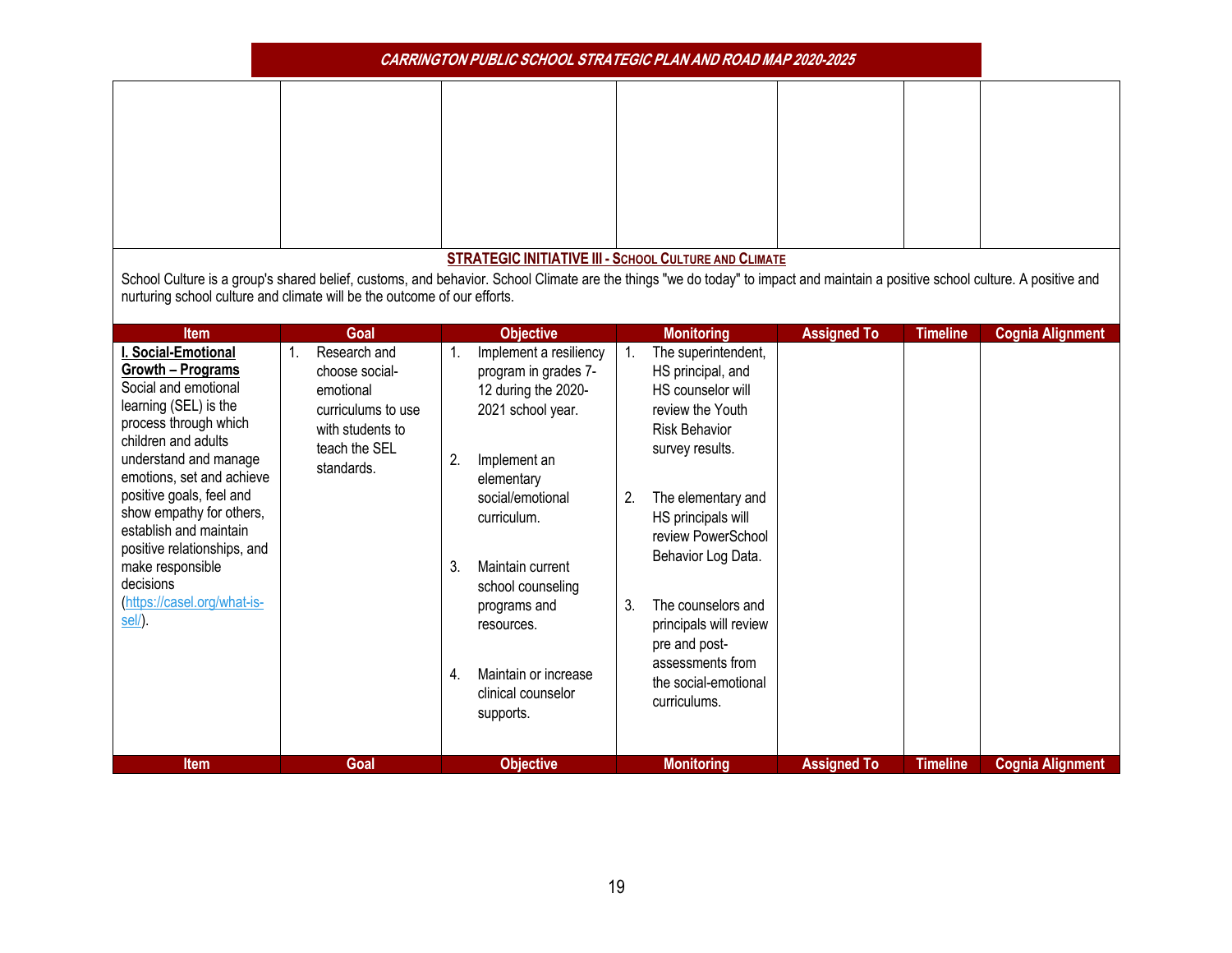|                                                                                                                                                                                                                                                |                                                                 | CARRINGTON PUBLIC SCHOOL STRATEGIC PLAN AND ROAD MAP 2020-2025                                                                                                                                                                                                                                                                                                                                                                                 |                         |
|------------------------------------------------------------------------------------------------------------------------------------------------------------------------------------------------------------------------------------------------|-----------------------------------------------------------------|------------------------------------------------------------------------------------------------------------------------------------------------------------------------------------------------------------------------------------------------------------------------------------------------------------------------------------------------------------------------------------------------------------------------------------------------|-------------------------|
| II. Communications<br>Planning - Internal and<br>external school-based<br>communications are<br>critical in providing timely<br>and accurate information<br>for stakeholders.                                                                  | 1.<br>Improve<br>communications for<br>all stakeholders.        | Use digital platforms to<br>The administration<br>$\mathbf{1}$ .<br>1.<br>engage stakeholders<br>will report to the<br>in meetings and<br>board on<br>events.<br>communication<br>changes and<br>progress in July of<br>2.<br>Create online tutorials<br>2021.<br>for PowerSchool,<br>Instant Alert, eFunds,<br>and navigating the<br>school website.<br>3.<br>Maintain community<br>communications, such<br>as the local radio,<br>newspaper. |                         |
|                                                                                                                                                                                                                                                |                                                                 | <b>STRATEGIC INITIATIVE IV - LONG-RANGE FACILITIES PLANNING</b><br>The Carrington School District will secure and allocate the resources needed to fund and carry out this strategic plan adequately. Meeting the needs of all students by providing                                                                                                                                                                                           |                         |
| current operational plans to include: A Long-Range Facilities Maintenance Plan.                                                                                                                                                                |                                                                 | equitable opportunities across the school district will be a priority in all decisions made to educate our students. We will accomplish this by ensuring that we create and maintain                                                                                                                                                                                                                                                           |                         |
| <b>Item</b>                                                                                                                                                                                                                                    | Goal                                                            | <b>Assigned To</b><br><b>Objective</b><br><b>Monitoring</b><br><b>Timeline</b>                                                                                                                                                                                                                                                                                                                                                                 | <b>Cognia Alignment</b> |
| I. Long-Range Facilities<br><b>Maintenance Planning</b><br>We will strive to build and<br>maintain facilities<br>necessary to carry out the<br>mission of the District with<br>appropriate space<br>available for all aspects of<br>education. | We will develop a<br>long-range facilities<br>maintenance plan. | A final plan will be<br>A school district<br>1.<br>completed by May<br>demographic study will<br>2022.<br>be completed to<br>engage in long-range<br>planning adequately.<br>2.<br>A school district's<br>facility study will be<br>completed to engage<br>in long-range planning<br>adequately.                                                                                                                                               |                         |
|                                                                                                                                                                                                                                                |                                                                 | 3.<br>A task force will be<br>developed during the<br>Fall of 2021 to create                                                                                                                                                                                                                                                                                                                                                                   |                         |